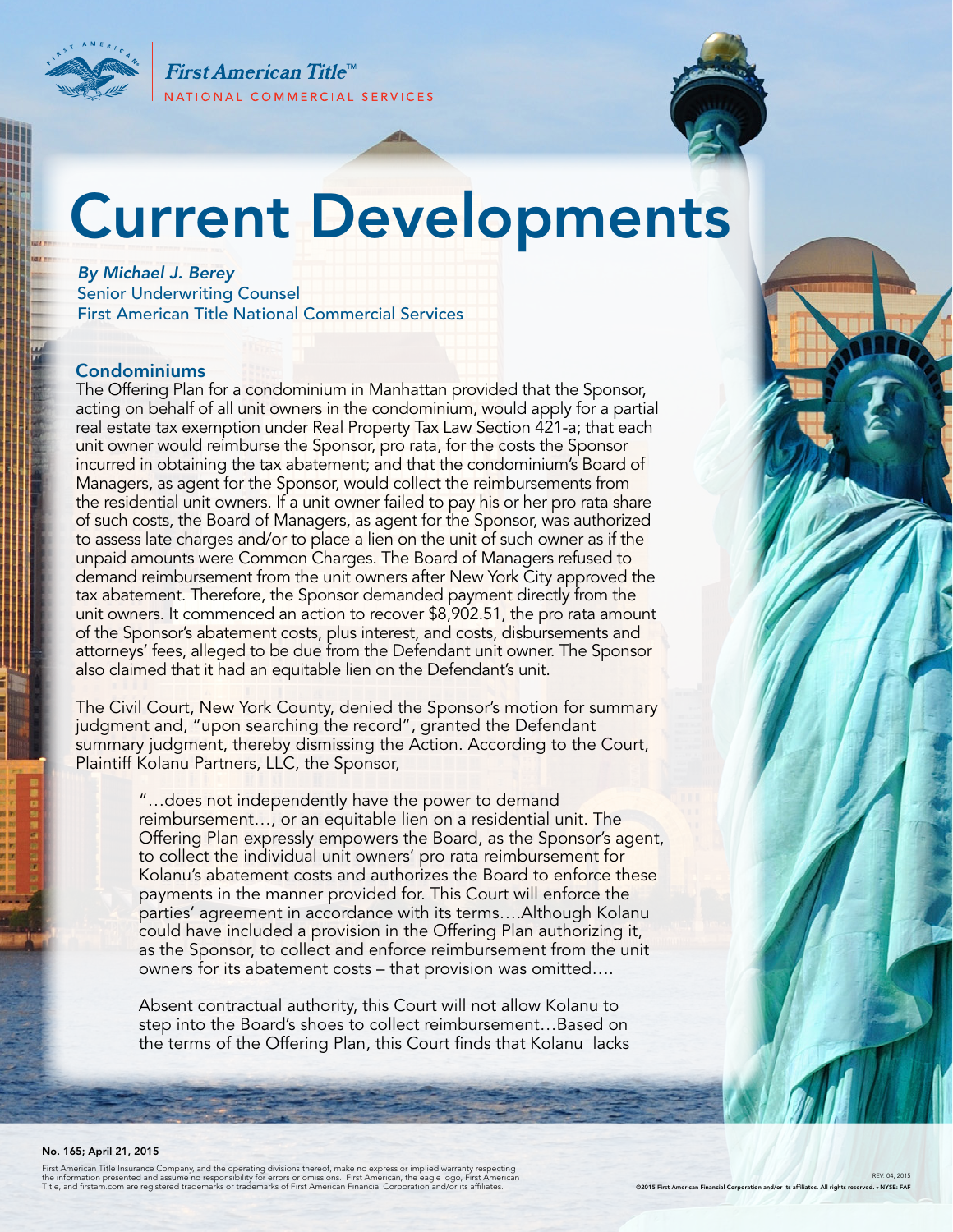standing to maintain this action as Kolanu is not permitted to take direct action against a unit owner to recover abatement costs..." Kolanu Partners, LLC v. Perry, decided March 11, 2015, is reported at 46 Misc.3d 1226 and 2015 WL 1059372.

#### **Estates**

The Last Will and Testament of Dorothy, who was divorced and whose children were Betty Ann and Paul, granted a life estate in her home in Ardsley to Betty Ann. On Betty Ann's death or on Betty Ann's failure to maintain the home, title to the house was to "pass to a Trust which is to be hereinafter created…" The Will left Paul only his mother's "love and affection". Betty Ann died in 2002 without issue, and Dorothy died in 2011. The Trust referred to in the Will was not located. The Surrogate's Court, Westchester County, held that since the bequest to the Trust failed and the Will contained no alternate disposition, the home lapsed into intestacy and was to be distributed as if Paul predeceased Dorothy. Paul's two children were to take the property in equal shares. According to the Court, "EPTL Section 1-2.19 ["Will"] provides that a will can direct how property shall not be disposed of, and such negative disposition not only bars its subjects from inheriting under the will but also from sharing in any disposition that lapses into intestacy." Estate of Grutzner, decided March 17, 2015, is reported at 46 Misc.3d 1228 and 2015 WL 1215772.

# Estates/Ademption

Three parcels of land in Elmira were to be left to the testator's daughter under his Last Will and Testament executed in 2004. In 2007, however, the testator transferred title to the parcels to a limited partnership in which the testator was a limited partner with a ninety-nine percent interest and the general partner was his son. On the death of the testator in 2012, after the Will was admitted to probate, the daughter commenced a proceeding under Surrogate's Court Procedure Act Section 2102 ("Proceedings for relief against a fiduciary") seeking an Order directing the Estate to transfer the parcels to her. Respondent, the decedent's son and the executor of the Estate, argued that the parcels were not part of the Estate because they had been deeded to the limited partnership. The Surrogate's Court, Chemung County, held that the parcels remained part of the decedent's Estate and passed to the Petitioner under the terms of the Will. The Appellate Division, Third Department, reversed the Order and dismissed the Petition.

Respondent asserted that the devise of the parcels by the decedent's Will failed because the properties had been deeded during decedent's lifetime, a situation known as "ademption". Estates, Powers and Trusts Law Section 3-4.3 ("Reversionary effect of a conveyance, settlement or other act affecting property previously disposed of by will") sets forth the principles of "ademption":

"A conveyance, settlement or other act of a testator by which an estate in his property, previously disposed of by will, is altered but not wholly divested does not revoke such disposition, but the estate in the property that remains in the estate passes to the beneficiaries pursuant to the disposition. However, any such conveyance, settlement or other act of the testator which is wholly inconsistent with such previous testamentary disposition revokes it."

According to the Appellate Division, "…because the conveyance of the Elmira parcels to [the limited partnership] 'wholly divested' the estate of them, we are constrained to find that, at the time of probate, the testamentary disposition of the Elmira parcels had adeemed because the parcels were not available for disposition to petitioner." Matter of the Estate of Braunstein, decided February 26, 2015, is reported at 125 A.D.3d 1267 and 2015 WL 790102.

#### Mechanic's Liens

Lien Law Section 3 ("Mechanic's lien on real property") provides that a mechanic's lien may be filed when payment is owed for labor performed or materials furnished "for the improvement of real property with the consent or at the request of the owner thereof, or of his agent, contractor or subcontractor." A notice of mechanic's lien and a notice of pendency filed in an Action to enforce a mechanic's lien were discharged of record

First American Title Insurance Company, and the operating divisions thereof, make no express or implied warranty respecting<br>the information presented and assume no responsibility for errors or omissions. First American end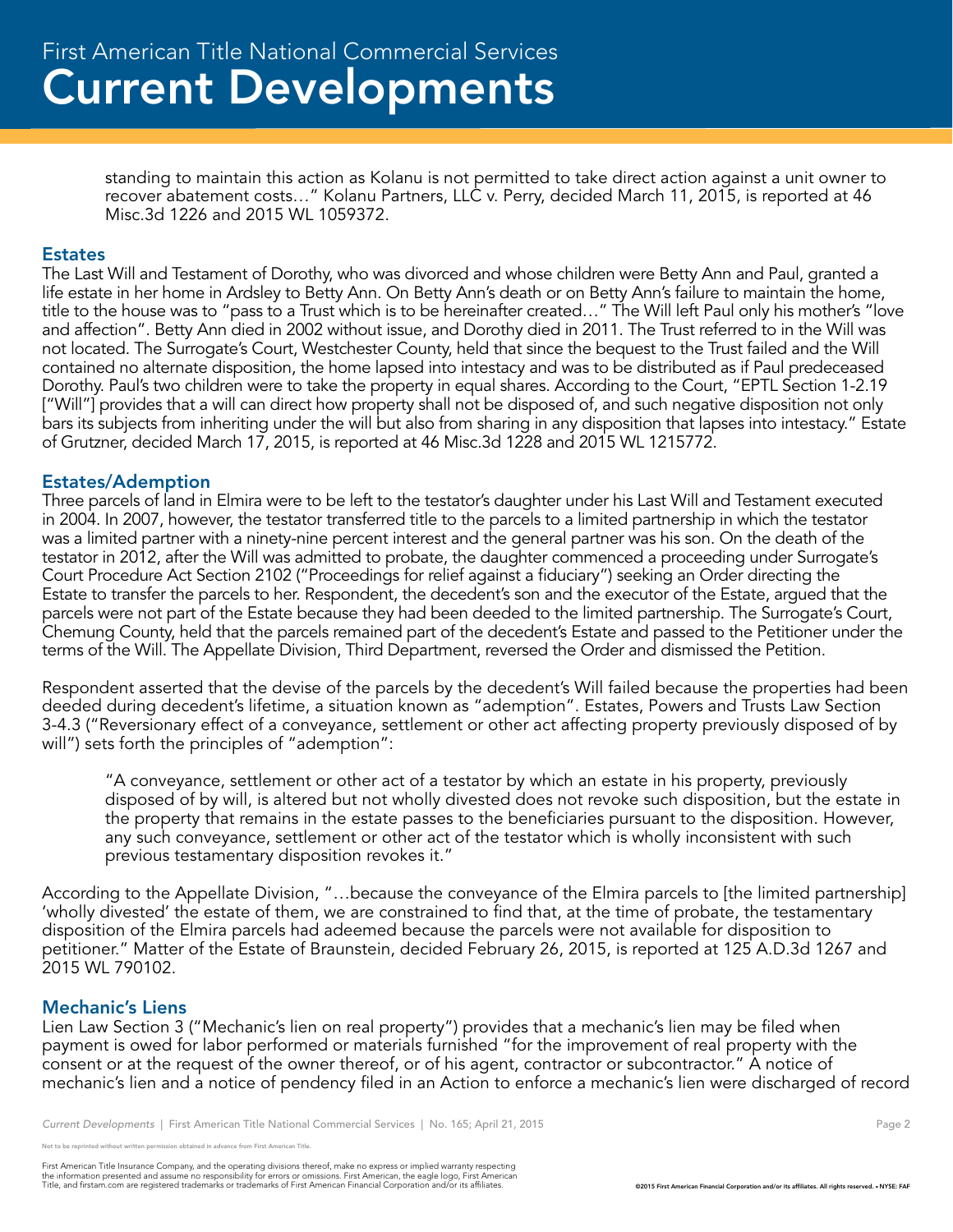by the Supreme Court, Westchester County, and the Court directed the County Clerk, Westchester County, to make on his records that the notice of pendency was discharged. The fee owner demonstrated "that it did not give its consent directly to the plaintiff for the work plaintiff performed for the [fee owner's] tenant." Matell Contracting Co., Inc. v. Fleetwood Food Corp., decided May 16, 2014, was posted on March 2, 2015 at http://www.courts.state.ny.us/reporter/pdfs/2014/2014\_33467.pdf.

# Mortgage Foreclosures

The Plaintiff in a mortgage foreclosure moved for confirmation of the referee's report computing the amounts due and for issuance of a judgment of foreclosure and sale. The Defendant-mortgagor claimed that the referee's report should not be confirmed since she was not given notice of the hearing held by the referee and an opportunity to be heard at the hearing. The Supreme Court, Suffolk County, granted the Plaintiff's motion. A discharge of the Defendant in bankruptcy purportedly released her from her obligation to pay any deficiency. "The defendant's jural interest in the computations of the referee was thus eradicated by her conduct in pursuing the discharge and gives rise to a waiver [of her right to notice of the hearing by the referee to compute] and/or estoppel of any right to a hearing on the matters referred." Onewest Bank, FSB v. Rojas, decided March 12, 2015, is reported at 2015 WL 1241348.

# Mortgage Foreclosures/Election of Remedies

A separate note and mortgage were executed for each of a construction loan, a line-of-credit loan, and a revolving credit loan. An Action to foreclose the three mortgages was discontinued "without prejudice" against a Defendant which had guaranteed the revolving credit loan. The Plaintiff then filed a supplemental summons and amended verified complaint to foreclose only on the mortgages securing the construction and line-of-credit loans. To settle, the Plaintiff accepted a deed in lieu of foreclosure. The Plaintiff then sued to recover on the guarantee of the revolving credit loan.

The Supreme Court, Orange County, granted the Defendant-Guarantor's motion to dismiss the complaint as to him, holding that the Action against the Guarantor was barred by Real Property Actions and Proceedings Law ("RPAPL") Section 1301 ("Separate action for mortgage debt"), subsection 3 of which states that "[w]hile the action is pending or after final judgment for the plaintiff therein, no other action shall be commenced or maintained to recover any part of the mortgage debt, without leave of the court in which the former action was brought." The Supreme Court also held that the Action against the Guarantor was barred by RPAPL Section 1371("Deficiency judgments"), subsection 3, which states that "[i]f no motion for a deficiency judgment shall be made as herein prescribed the proceeds of the sale regardless of amount shall be deemed to be in full satisfaction of the mortgage debt and no right to recover any deficiency in any action or proceeding shall exist." The Appellate Division, Second Department, reversed the Order of the lower court and denied the Defendant-Guarantor's motion to dismiss the complaint.

According to the Appellate Division, "…the prior foreclosure action was settled and discontinued, without the entry of any judgment. Since the foreclosure was not pending at the time the Bank commenced the instant action to recover on the guarantee and no judgment was entered for the Bank, RPAPL 1301(3), which must be strictly construed [citation omitted], is not applicable." Further, RPAPL Section 1371(3) "has no applicability where, as here, no foreclosure sale was conducted." Hometown Bank of Hudson Valley v. Colucci, dated April 1, 2015, is reported at 2015 WL 1447908.

# Mortgage Foreclosures/Standing

An Action to foreclose a mortgage was commenced by PNC Bank, National Association, the successor to the original lender as the result of a series of mergers. The Defendant asserted that Plaintiff PNC lacked standing. The Supreme Court, Rockland County, rejected the Defendant's defense of lack of standing and granted the Plaintiff's motion for summary judgment. The Appellate Division, Second Department, affirmed the ruling of the lower court. According to the Appellate Division, "[c]ontrary to the [Defendant's] contention, the merger of the various banking entities obviated the need for any assignment of the mortgage and note, as PNC and its predecessors have continuously possessed the mortgage and note." PNC Bank National Association v. Klein, decided February 25, 2015, is reported at 125 A.D.3d 953 and 2015 WL 774579.

*Current Developments* | First American Title National Commercial Services | No. 165; April 21, 2015 **Page 3** Page 3

reprinted without written permission obtained in advance from First American Title.

First American Title Insurance Company, and the operating divisions thereof, make no express or implied warranty respecting<br>the information presented and assume no responsibility for errors or omissions. First American end